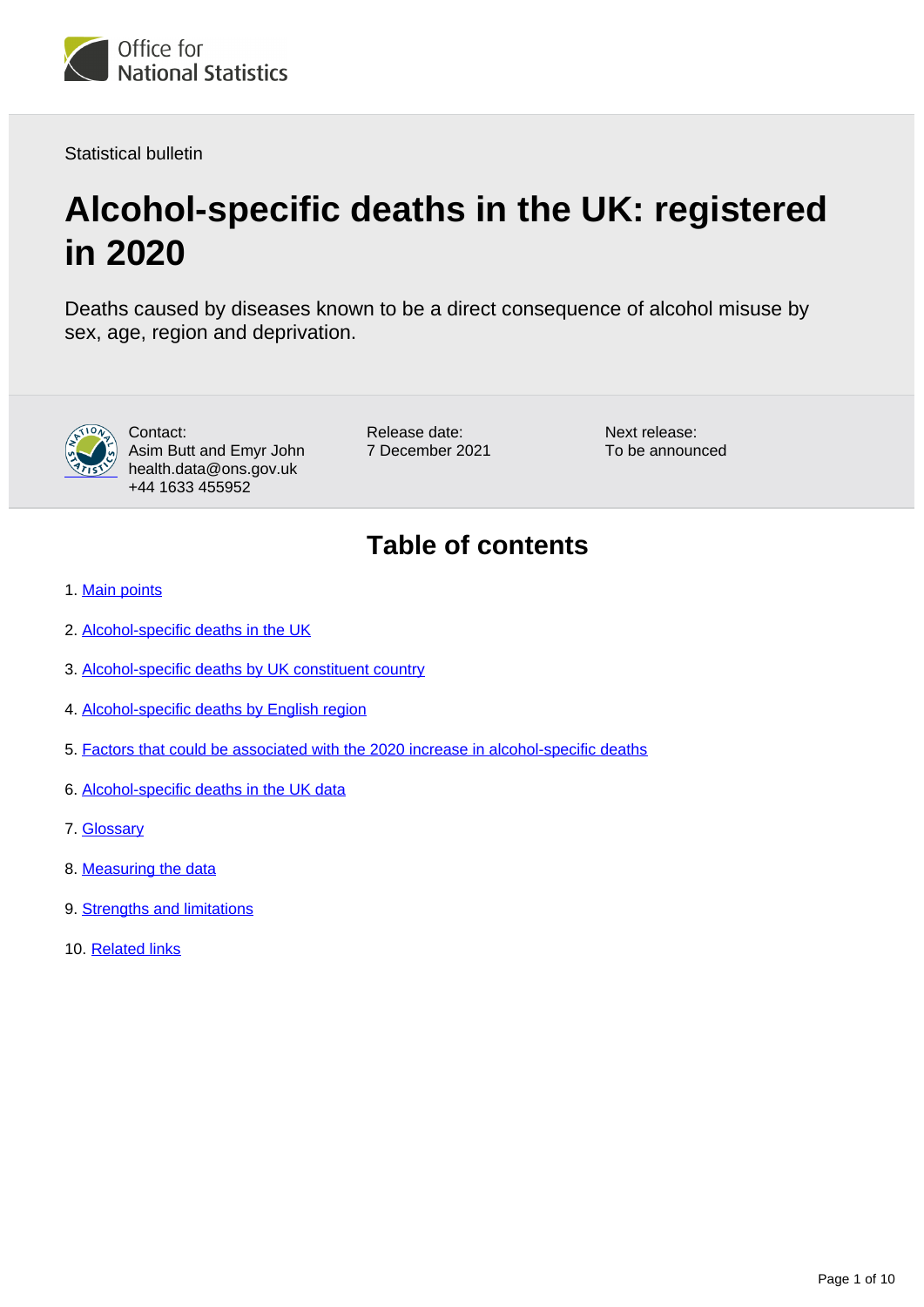## <span id="page-1-0"></span>**1 . Main points**

- In 2020, there were 8,974 deaths (14.0 per 100,000 people) from alcohol-specific causes registered in the UK, an 18.6% increase compared with 2019 (7,565 deaths; 11.8 per 100,000 people) and the highest yearon-year increase since the data time series began in 2001.
- Between 2012 and 2019, rates of alcohol-specific deaths in the UK have remained stable, but a statistically significant increase was seen in 2020.
- Consistent with previous years, the rate of alcohol-specific deaths for males in 2020 remained more than double the rate for females (19.0 and 9.2 deaths per 100,000 people respectively, registered in 2020).
- Scotland and Northern Ireland had the highest rates of alcohol-specific deaths in 2020 (21.5 and 19.6 deaths per 100,000 people respectively).
- Comparing with 2019, the alcohol-specific death rate has risen across all four UK constituent countries, but statistically significant increases were only seen in England and Scotland.

If you are struggling with your drinking, please consider visiting [Get help now](https://alcoholchange.org.uk/help-and-support/get-help-now) on the Alcohol Change UK website. Help is available if you are concerned for yourself or on behalf of a family member or friend.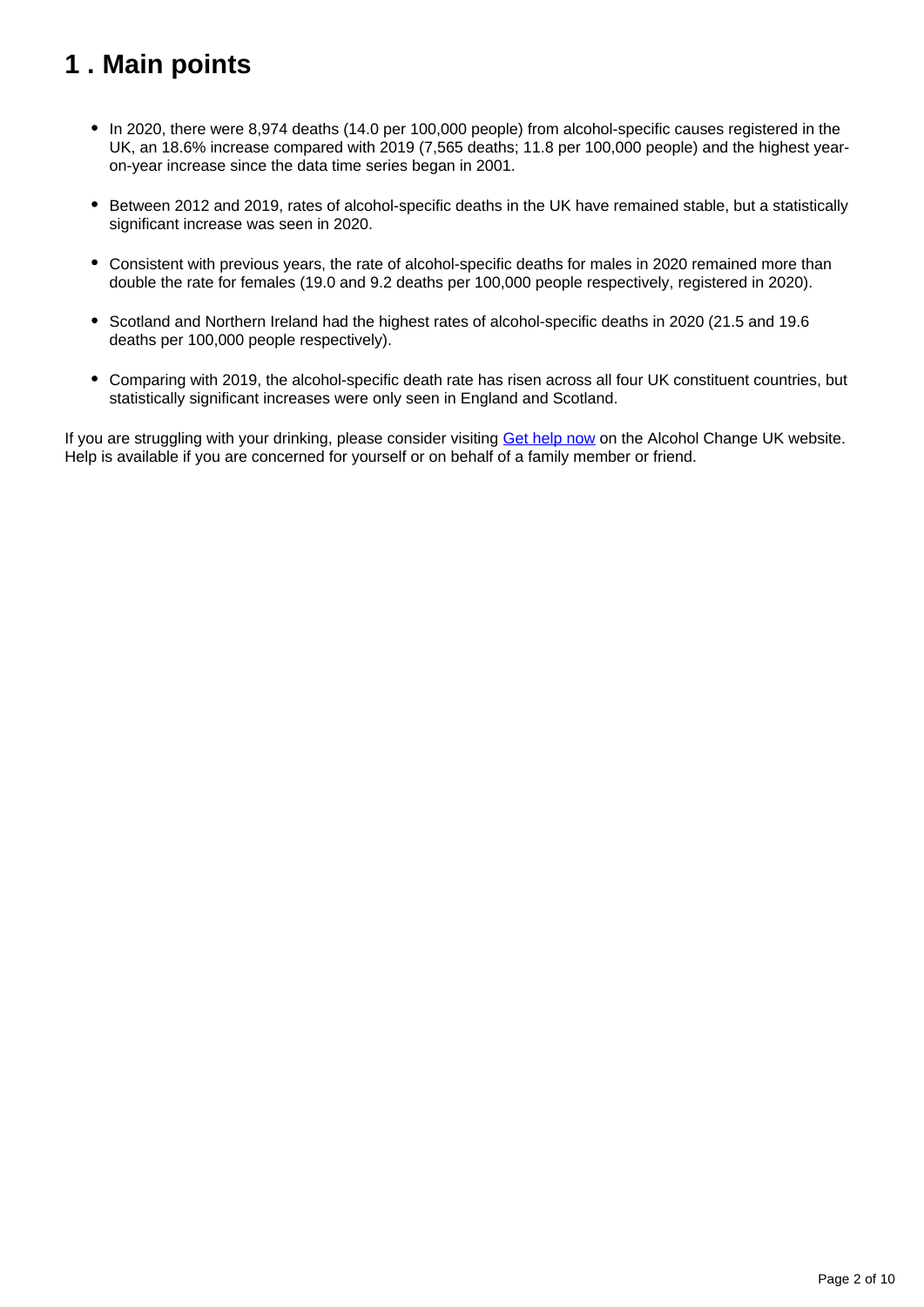## <span id="page-2-0"></span>**2 . Alcohol-specific deaths in the UK**

There were 8,974 deaths related to alcohol-specific causes registered in the UK in 2020, equivalent to 14.0 deaths per 100,000 people. That was 1,409 more deaths (a 18.6% increase) than in 2019 when there were 7,565 registered deaths, equivalent to 11.8 deaths per 100,000 people.

Between 2012 and 2019, rates of alcohol-specific deaths in the UK have remained stable, with no statistically significant differences in the year-on-year rates. However, the rates seen in 2020 are statistically significantly higher than 2019 and any other year since 2001, when there were 10.6 deaths per 100,000 people.

Alcohol-specific deaths only include those health conditions where each death is a direct consequence of alcohol misuse (that is, wholly attributable causes such as alcoholic liver disease). See [concepts and definitions](https://www.ons.gov.uk/peoplepopulationandcommunity/healthandsocialcare/causesofdeath/methodologies/alcoholrelateddeathsintheukqmi#concepts-and-definitions) for more information.

#### **Figure 1: The alcohol-specific death rate for 2020 was 18.6% higher than the previous year**

**Age-standardised alcohol-specific death rates per 100,000 people, by sex; UK, deaths registered between 2001 and 2020**

## Figure 1: The alcohol-specific death rate for 2020 was 18.6% higher than the previous year

Age-standardised alcohol-specific death rates per 100,000 people, by sex; UK, deaths registered between 2001 and 2020



**Source: Office for National Statistics - Alcohol-specific deaths in the UK: registered in 2020, National Records of Scotland and Northern Ireland Statistics and Research Agency**

**Notes:**

- 1. Rates are expressed per 100,000 population and standardised to the 2013 European Standard Population.
- 2. Deaths of non-residents are included in figures for the UK.
- 3. Figures are for deaths registered in each calendar year.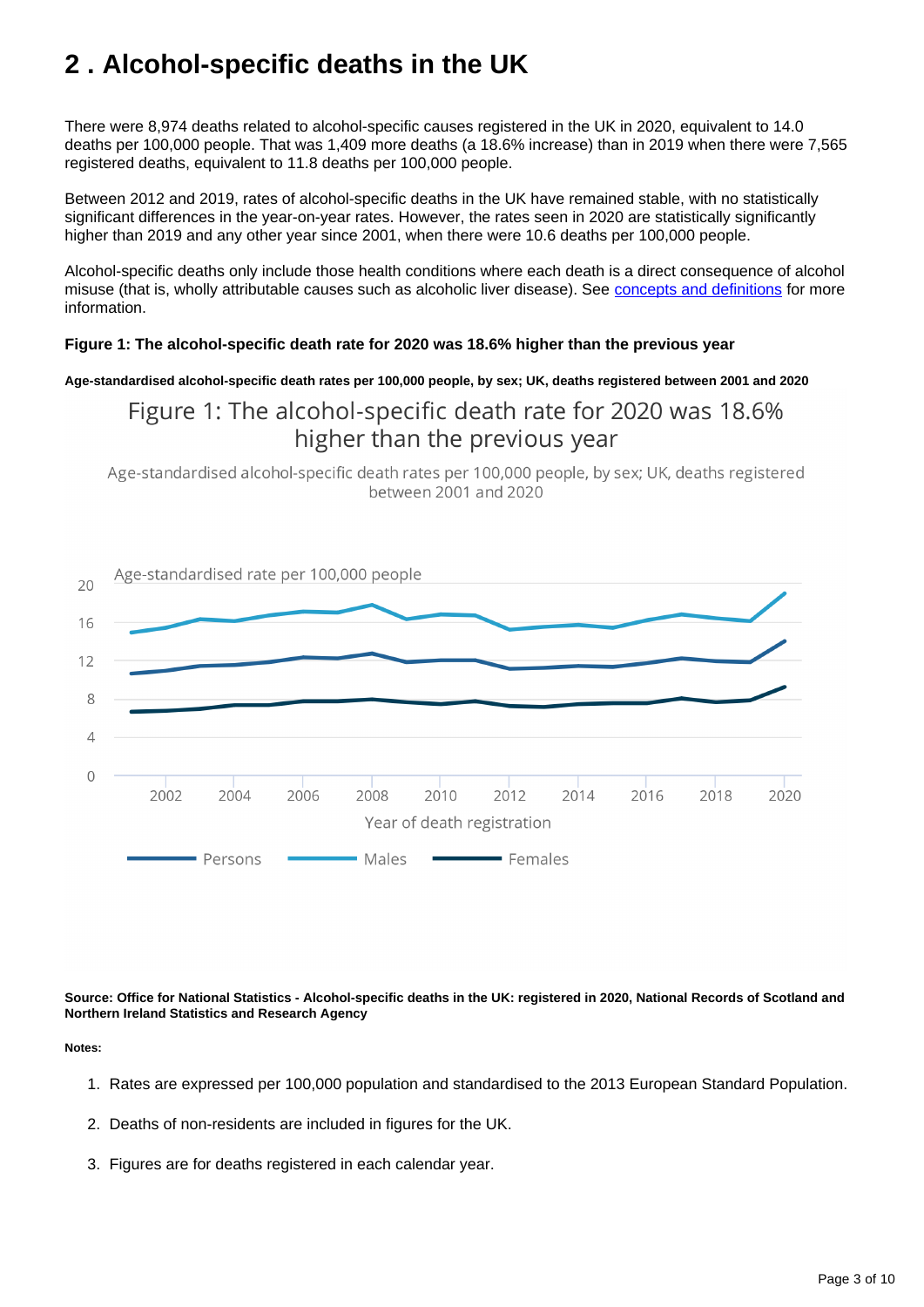### **Rates of male alcohol-specific deaths are twice those of females**

Consistent with previous years, the alcohol-specific death rate for males in 2020 (19.0 deaths per 100,000 males; 5,957 deaths) was around twice the rate for females (9.2 deaths per 100,000 females; 3,017 deaths).

### **Most alcohol-specific deaths are attributed to alcoholic liver disease**

The [National Statistics](https://uksa.statisticsauthority.gov.uk/list-of-national-statistics/) definition of alcohol-specific deaths includes only those health conditions where each death is a direct consequence of alcohol misuse (that is, wholly attributable deaths; see Section 8 of the **Quality** [and Methodology Information](https://www.ons.gov.uk/peoplepopulationandcommunity/healthandsocialcare/causesofdeath/methodologies/alcoholrelateddeathsintheukqmi#concepts-and-definitions)). Figure 2 shows the number of alcohol-specific deaths by five-year age group and the following three individual causes, which contributed 96.1% of all alcohol-specific deaths registered in 2020: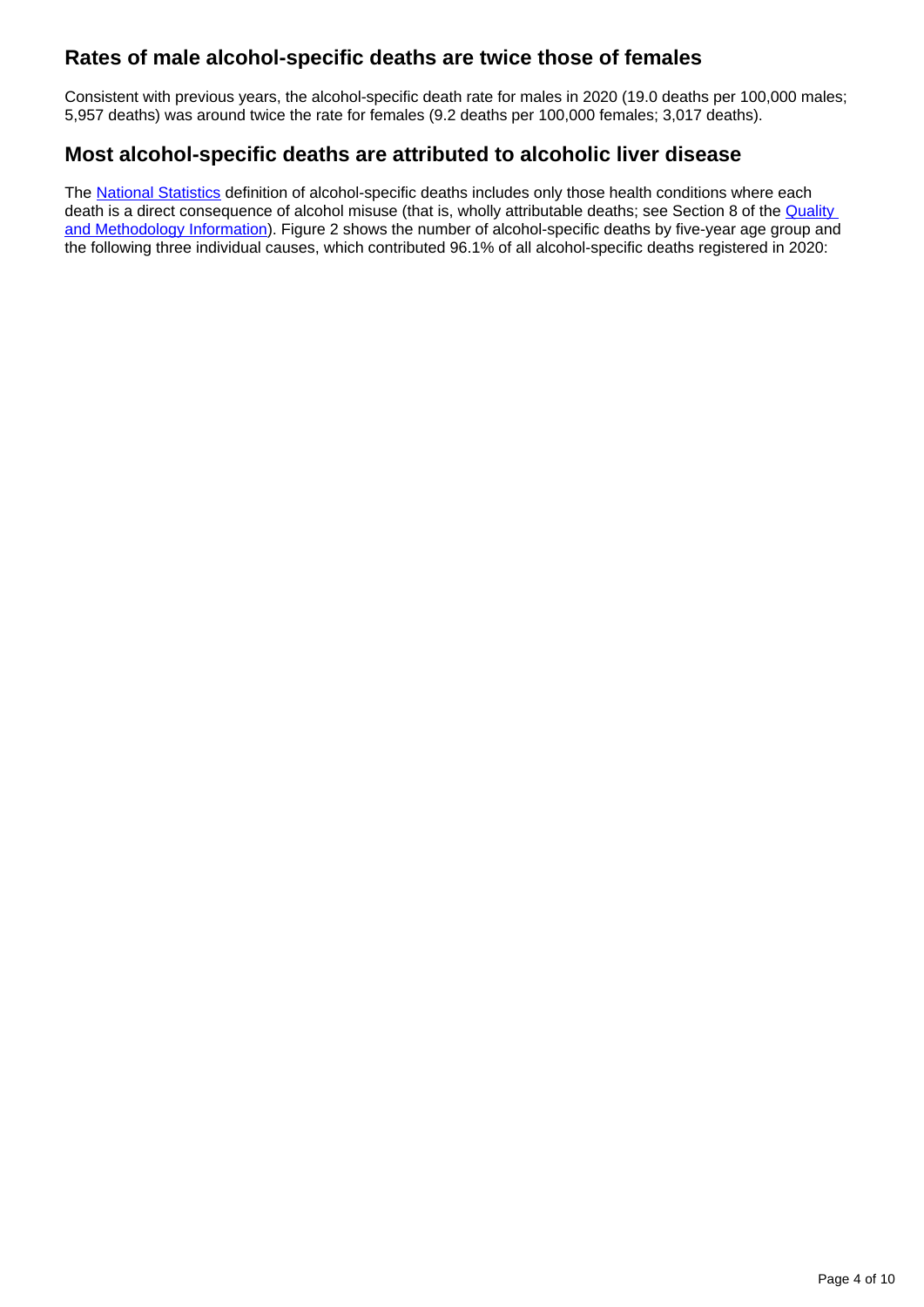- $\bullet$ alcoholic liver disease (International Classification of Diseases: ICD-10 code K70; 77.8% of alcohol-specific deaths)
- mental and behavioural disorders due to the use of alcohol (ICD-10 code F10; 12.1% of deaths)
- external cause of deaths, including accidental poisoning by and exposure to alcohol (ICD-10 code X45, X65, Y15; 6.2% of deaths)

#### **Figure 2: More than three-quarters of alcohol-specific deaths were caused by alcoholic liver disease**

#### **Numbers of alcohol-specific deaths, by five-year age group and individual cause; UK, deaths registered in 2020**

## Figure 2: More than three-quarters of alcohol-specific deaths were caused by alcoholic liver disease

Numbers of alcohol-specific deaths, by five-year age group and individual cause; UK, deaths registered in 2020



**Source: Office for National Statistics - Alcohol-specific deaths in the UK: registered in 2020, National Records of Scotland and Northern Ireland Statistics and Research Agency**

#### **Notes:**

- 1. Deaths of non-residents are included in figures for the UK.
- 2. Figures are for deaths registered in each calendar year.

## <span id="page-4-0"></span>**3 . Alcohol-specific deaths by UK constituent country**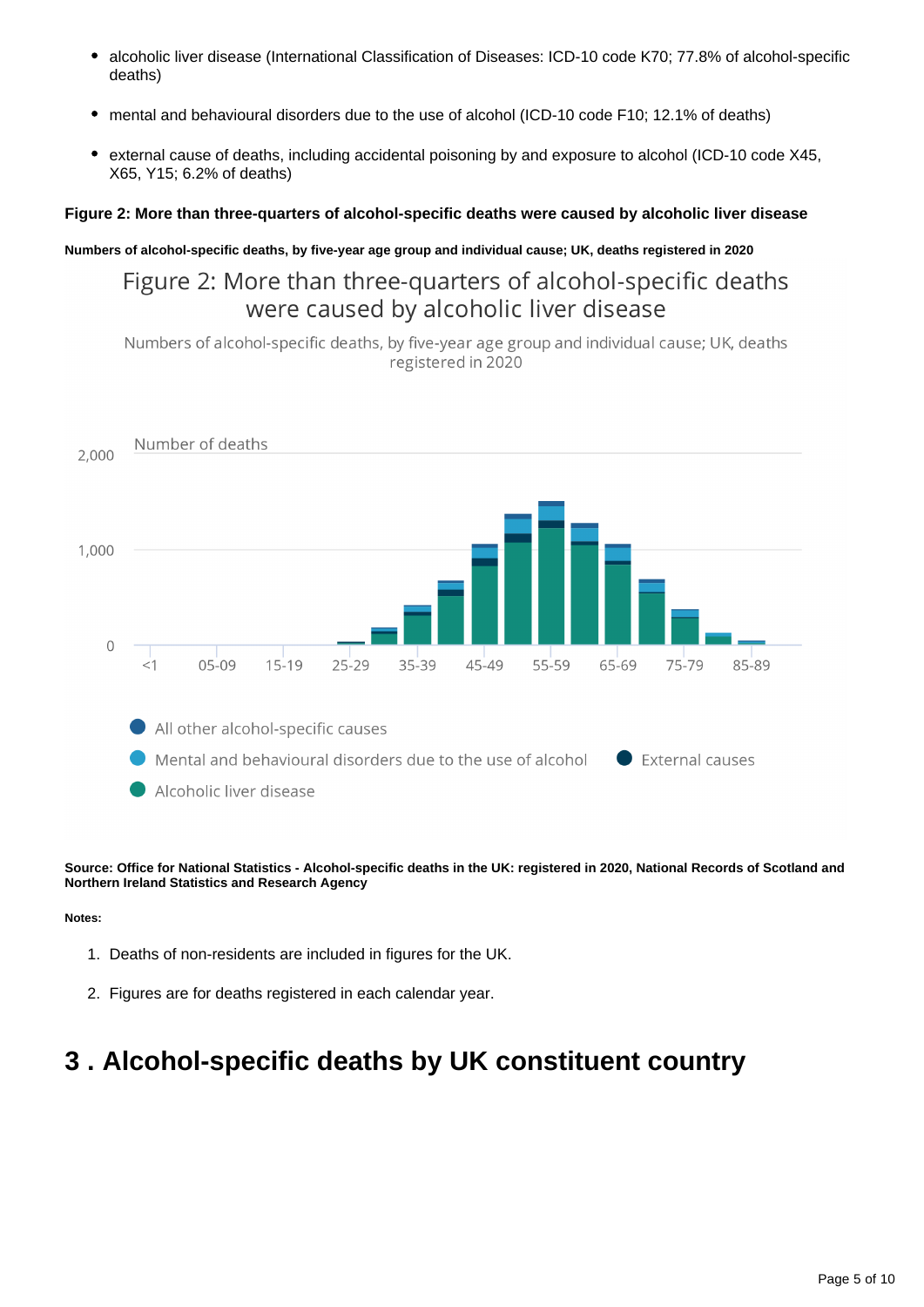### **Scotland and Northern Ireland had the highest rates of alcohol-specific deaths in 2020**

Scotland and Northern Ireland were the UK constituent countries with the highest alcohol-specific death rates in 2020, with 21.5 and 19.6 deaths per 100,000 persons respectively. England and Wales continue to have lower rates of alcohol-specific deaths, with 13.0 and 13.9 deaths per 100,000 persons respectively.

However, when compared with the 2019 registrations, the largest year-on-year increases in rates were seen in Wales and England, 17.8% and 19.3% respectively. This substantial increase in the death rates in 2020 was indicated in our **[quarterly report](https://www.ons.gov.uk/peoplepopulationandcommunity/birthsdeathsandmarriages/deaths/bulletins/quarterlyalcoholspecificdeathsinenglandandwales/2001to2019registrationsandquarter1jantomartoquarter4octtodec2020provisionalregistrations#main-points)** for England and Wales.

In 2020, Scotland and England were the only UK constituent countries to show statistically significant higher rates when comparing with 2019. In comparison, rates in both Wales and Northern Ireland were not statistically significantly different for the same period.

#### **Figure 3: Of the four UK constituent countries, rates of alcohol-specific deaths were highest in Scotland in 2020**

**Age-standardised alcohol-specific death rates per 100,000 people; UK constituent countries, deaths registered between 2001 and 2020**

Figure 3: Of the four UK constituent countries, rates of alcoholspecific deaths were highest in Scotland in 2020

Age-standardised alcohol-specific death rates per 100,000 people; UK constituent countries, deaths registered between 2001 and 2020



**Source: Office for National Statistics - Alcohol-specific deaths in the UK: registered in 2020, National Records of Scotland and Northern Ireland Statistics and Research Agency**

**Notes:**

- 1. Rates are expressed per 100,000 population and standardised to the 2013 European Standard Population.
- 2. Figures for Scotland and Northern Ireland include deaths of non-residents. However, figures for England and Wales (separately) exclude deaths of non-residents and are based on August 2021 boundaries.
- 3. Figures are for deaths registered in each calendar year.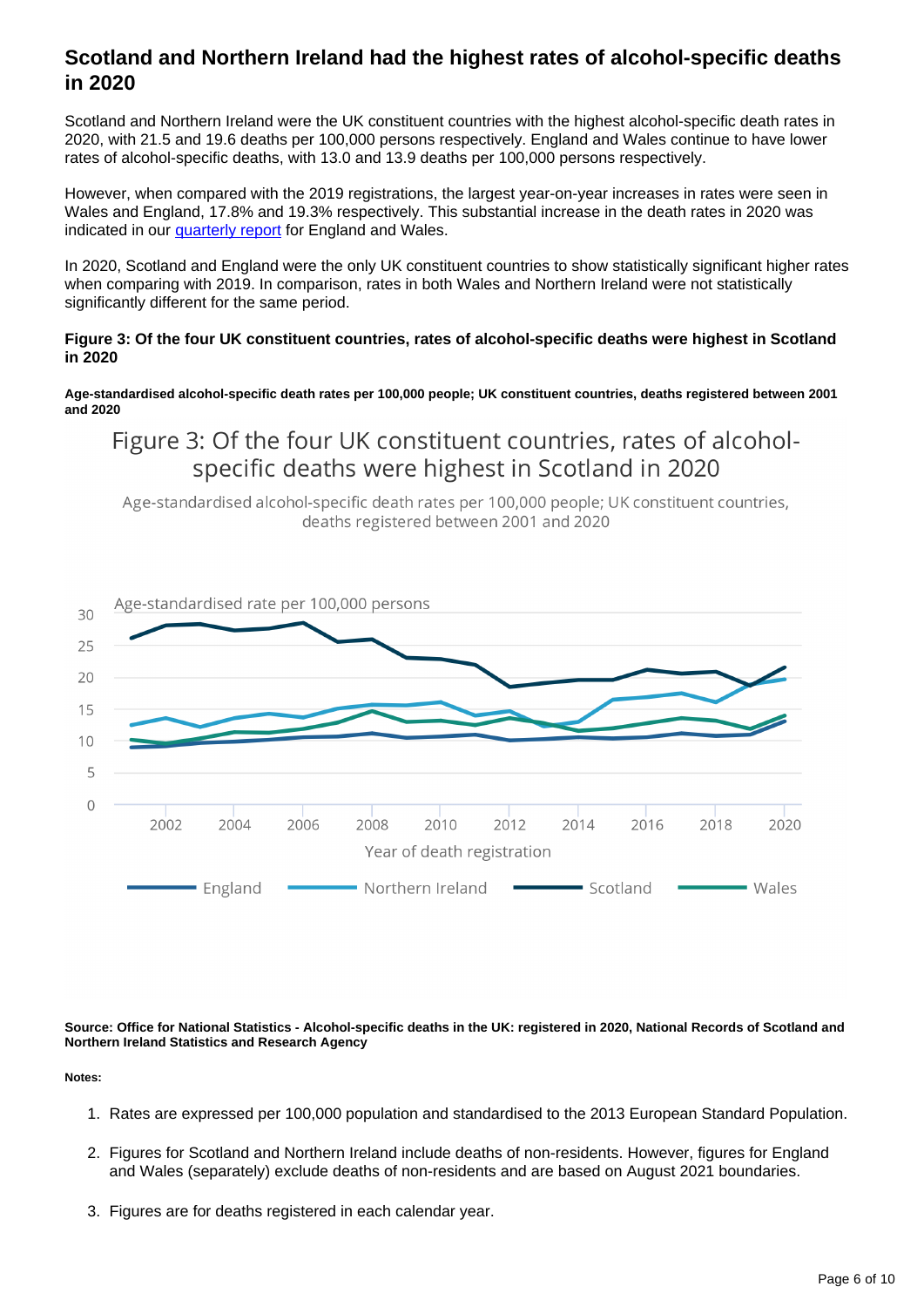## <span id="page-6-0"></span>**4 . Alcohol-specific deaths by English region**

### **Six English regions had significant increases in rates of alcohol-specific deaths in 2020**

For deaths registered in 2020, regional age-standardised rates of alcohol-specific deaths ranged from 9.2 deaths per 100,000 people in the East of England to 20.0 deaths per 100,000 people in the North East. For the seventh consecutive year, the North East had the highest rate of any English region. As discussed in our quarterly provisional release, [2020 had elevated rates of alcohol-specific deaths.](https://www.ons.gov.uk/peoplepopulationandcommunity/birthsdeathsandmarriages/deaths/bulletins/quarterlyalcoholspecificdeathsinenglandandwales/2001to2019registrationsandquarter1jantomartoquarter4octtodec2020provisionalregistrations#main-points) When comparing the rates of alcoholspecific deaths in 2020 to deaths registered in 2019, six out of nine English regions have seen statistically significant increases in rates:

- West Midlands (from 12.1 to 16.1 deaths per 100,000 people, an increase of 33.1%)
- South West (from 8.7 to 11.5 deaths per 100,000 people, an increase of 32.2%)
- London (from 7.9 to 9.9 deaths per 100,000 people, an increase of 25.3%)
- North East (from 16.6 to 20.0 deaths per 100,000 people, an increase of 20.5%)
- North West (from 14.4 to 17.2 deaths per 100,000 people, an increase of 19.4%)
- South East (from 9.2 to 10.9 deaths per 100,000 people, an increase of 18.5%)

While comparing males' and females' rates of death, the ratio between male and female rates of death was greatest in London, as has been the case for 15 consecutive years. In 2020, the male rate for London was 15.1 deaths per 100,000 people, over three times the female rate of 5.0 deaths per 100,000.

#### **Figure 4: In 2020, the alcohol-specific death rate for the West Midlands was 33.1% higher than the previous year**

**Age-standardised alcohol-specific death rates per 100,000 people, by sex; English regions, deaths registered between 2001 and 2020**

**Notes:**

- 1. Rates are expressed per 100,000 population and standardised to the 2013 European Standard Population.
- 2. Figures for English regions exclude deaths of non-residents and are based on August 2021 boundaries.
- 3. Figures are for deaths registered in each calendar year.

#### **Download this chart**

[.XLSX](https://www.ons.gov.uk/visualisations/dvc1702/deaths/datadownload.xlsx)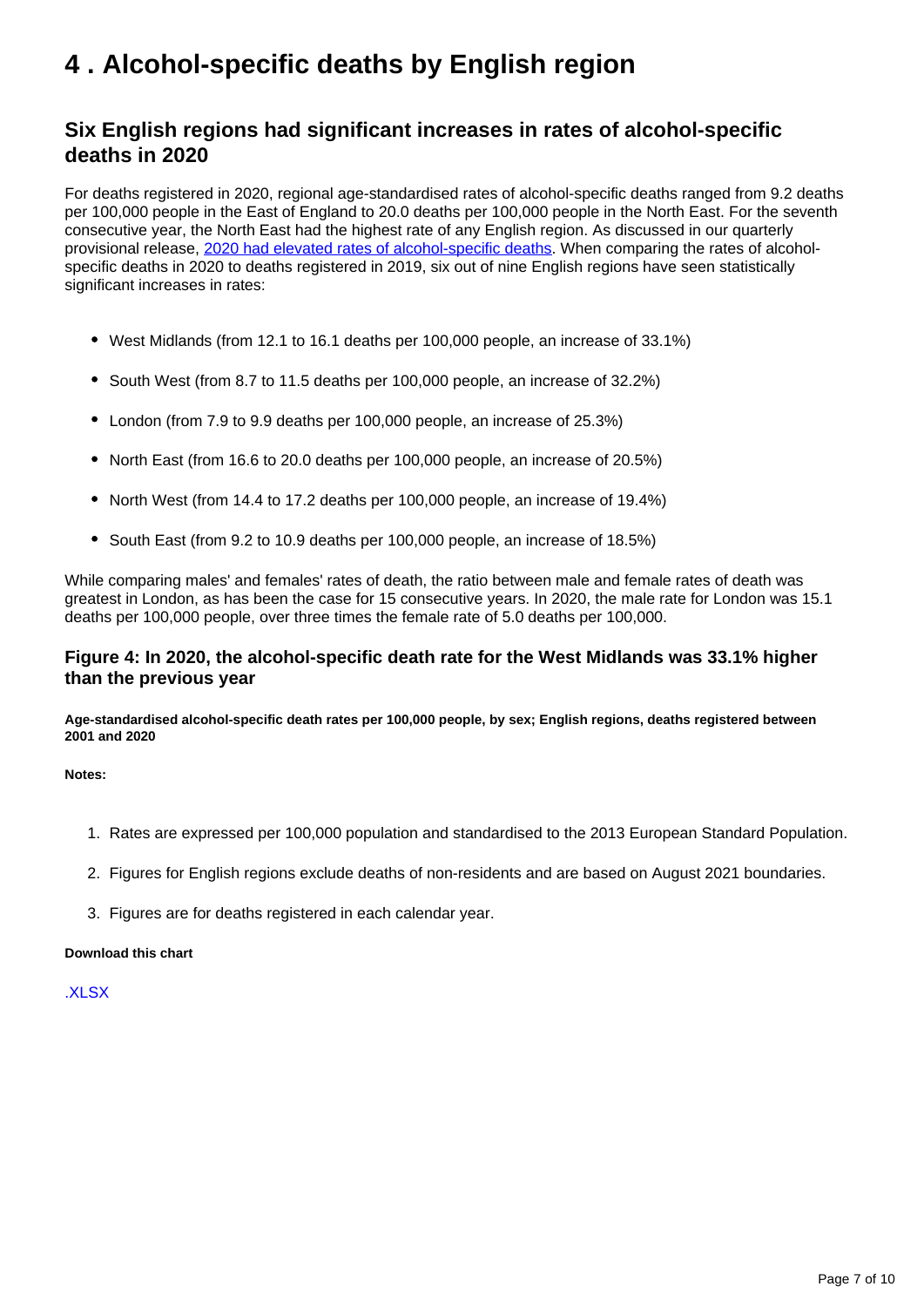## <span id="page-7-0"></span>**5 . Factors that could be associated with the 2020 increase in alcohol-specific deaths**

When trying to understand the elevated rates of alcohol-specific deaths seen since April 2020, there will be many complex factors, and it may be some time before we fully understand all of these.

Data from Public Health England show that consumption patterns have changed since the onset of the [coronavirus \(COVID-19\) pandemic.](https://analytics.phe.gov.uk/apps/covid-19-indirect-effects/) Alcohol consumption is a contributing factor to hospital admissions and death.

For further discussion see our [quarterly releases](https://www.ons.gov.uk/peoplepopulationandcommunity/birthsdeathsandmarriages/deaths/bulletins/quarterlyalcoholspecificdeathsinenglandandwales/previousReleases).

## <span id="page-7-1"></span>**6 . Alcohol-specific deaths in the UK data**

#### **Figures by geographical area**

#### [Alcohol-specific deaths in the UK](https://www.ons.gov.uk/peoplepopulationandcommunity/healthandsocialcare/causesofdeath/datasets/alcoholspecificdeathsintheukmaindataset)

Dataset | Released 7 December 2021 Annual data on age-standardised and age-specific alcohol-specific death rates in the UK, its constituent countries and regions of England.

#### **Figures by individual cause of death**

[Alcohol-specific deaths by sex, age group and individual cause of death](https://www.ons.gov.uk/peoplepopulationandcommunity/healthandsocialcare/causesofdeath/datasets/alcoholspecificdeathsbysexagegroupandindividualcauseofdeath) Dataset | Released 7 December 2021 Annual data on number of alcohol-specific deaths by sex, age group and individual cause of death, UK constituent countries.

#### **Supplementary analysis**

[Alcohol-specific deaths in the UK: liver diseases, the impact of deprivation and registration delays](https://www.ons.gov.uk/peoplepopulationandcommunity/healthandsocialcare/causesofdeath/datasets/alcoholspecificdeathsintheunitedkingdomsupplementarydatatables)

Dataset | Released 7 December 2021 Annual data on deaths caused by unspecified hepatitis, and fibrosis and cirrhosis of the liver in the UK. Agestandardised rates for alcohol-specific deaths by deprivation quintile in England and Wales, and median registration delays by region.

## <span id="page-7-2"></span>**7 . Glossary**

### **Alcohol-specific deaths**

This bulletin uses the National Statistics definition of alcohol-specific deaths; it includes those health conditions where each death is a direct consequence of alcohol misuse (that is, wholly attributable deaths). This is explored in greater detail in Section 8 Concepts and definitions of the **Quality and Methodology Information**.

Figures are based on deaths registered in each calendar year, rather than the date of which the death occurs. On a national level, trends are broadly similar whether the data are analysed by year of occurrence or year of registration. Registration delays can have greater influence on smaller geographical areas.

### **Age-specific mortality rates**

Age-specific mortality rate is the total number of deaths per 100,000 people of a particular age group, used to allow comparisons between specified age groups.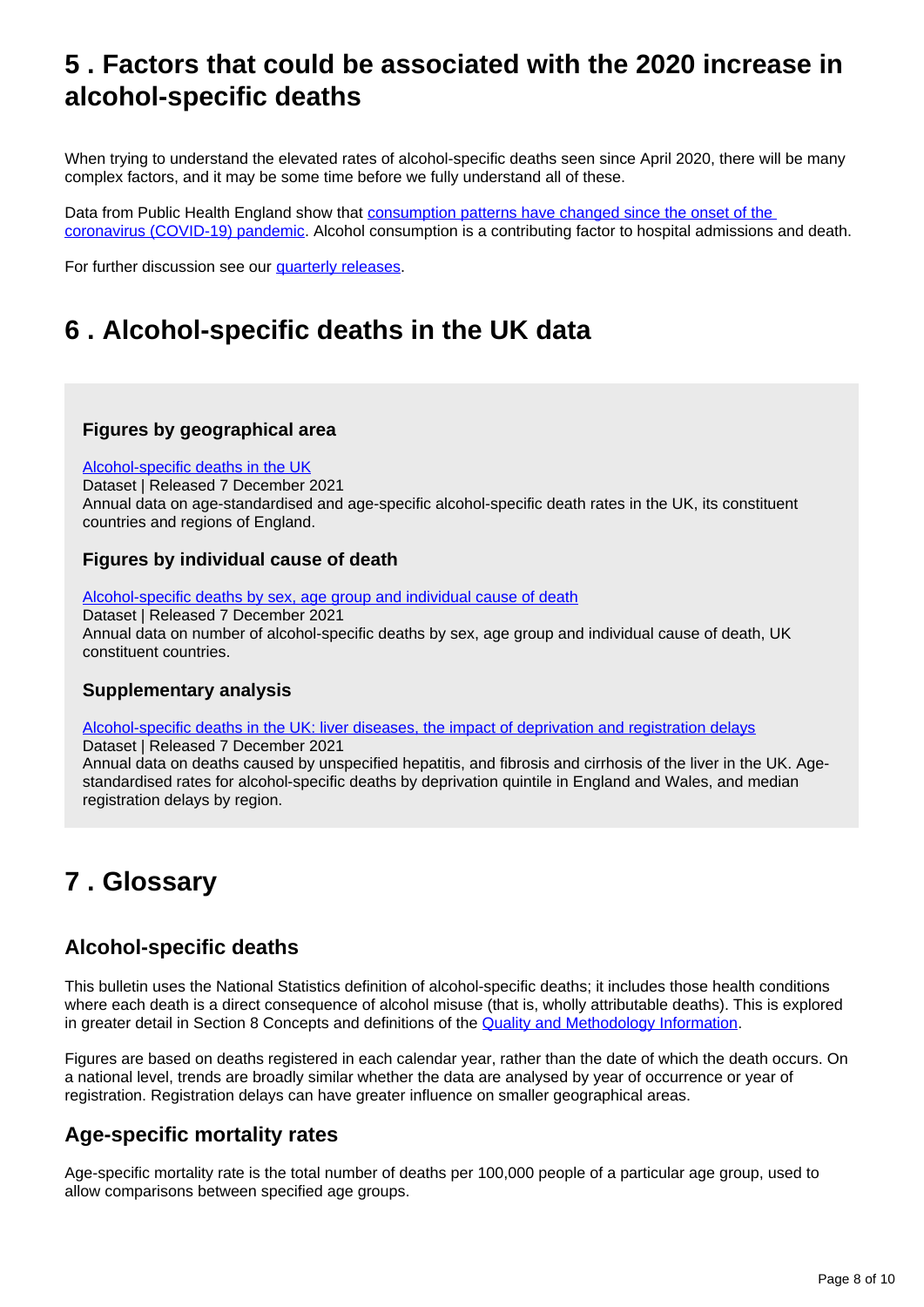## **Age-standardised mortality rates**

Age-standardised mortality rates allow for differences in the age structure of populations and therefore allow valid comparisons to be made between geographical areas, the sexes and over time. In this bulletin, age-standardised mortality rates are presented per 100,000 people and standardised to the 2013 European Standard Population.

## **Statistical significance**

The term "significant" refers to statistically significant changes or differences based on unrounded figures. Significance has been determined using the 95% confidence intervals, where instances of non-overlapping confidence intervals between figures indicate the difference is unlikely to have arisen from random fluctuation (or chance).

For further information see our pages on [statistical uncertainty.](https://www.ons.gov.uk/methodology/methodologytopicsandstatisticalconcepts/uncertaintyandhowwemeasureit)

## <span id="page-8-0"></span>**8 . Measuring the data**

## **Quality and methodology**

Statistics on mortality are derived from the information provided when deaths are certified and registered. These statistics are assessed fully compliant with the [Code of Practice for Statistics](https://code.statisticsauthority.gov.uk/) and are therefore designated as [National Statistics.](https://uksa.statisticsauthority.gov.uk/list-of-national-statistics/) Office for National Statistics (ONS) holds mortality data for England and Wales. Figures for the UK include data kindly provided by [National Records of Scotland](https://www.nrscotland.gov.uk/statistics-and-data/statistics/statistics-by-theme/vital-events/deaths/alcohol-deaths) and the Northern Ireland Statistics and [Research Agency](https://www.nisra.gov.uk/statistics/cause-death/alcohol-deaths).

Numerous changes were made to death certification and registration under the [Coronavirus Act 2020](https://www.legislation.gov.uk/ukpga/2020/7/contents/enacted/data.htm). We have previously explored the [impact on the quality of death registration data](https://www.ons.gov.uk/peoplepopulationandcommunity/birthsdeathsandmarriages/deaths/articles/qualityofmortalitydataduringthecoronaviruspandemicenglandandwales/2020) in England and Wales. Further information about the methods and quality of these statistics can be found in the Mortality statistics in England and Wales [Quality and Methodology Information](https://www.ons.gov.uk/peoplepopulationandcommunity/birthsdeathsandmarriages/deaths/methodologies/mortalitystatisticsinenglandandwalesqmi) (QMI) report and the [User guide to mortality statistics.](https://www.ons.gov.uk/peoplepopulationandcommunity/birthsdeathsandmarriages/deaths/methodologies/userguidetomortalitystatisticsjuly2017)

More quality and methodology information on strengths, limitations, appropriate uses, and how the data were created is available in the Alcohol-specific deaths in the UK [Quality and Methodology Information](https://www.ons.gov.uk/peoplepopulationandcommunity/healthandsocialcare/causesofdeath/methodologies/alcoholrelateddeathsintheukqmi) (QMI) report.

### **Registration delay**

Figures are for deaths registered, rather than deaths occurring in each calendar year.

In England and Wales, 89.3% of alcohol-specific deaths registered in 2020 occurred in the same year and 67.4% of those deaths were certified by doctors; when looking at deaths from all causes, the percentages were 94.9% and 84.3% respectively for the same period.

The amount of time it takes to complete an inquest creates what is known as a "registration delay", which is a lag between the date of death and the date of death registration. For alcohol-specific deaths registered in 2020, the average (median) time between death occurrence and registration was six days in England and Wales, six days in England, five days in Wales, four days in Scotland and five days in Northern Ireland. Within England, the median delays range from four days in the North East to seven days in the East of England, London and the South East.

## **Populations**

Mortality rates are calculated using the number of deaths and [mid-year population estimates](https://www.ons.gov.uk/peoplepopulationandcommunity/populationandmigration/populationestimates) provided by the ONS Population Estimates Unit. Population estimates are based on the decennial UK census estimates and use information on births, deaths and migration to estimate the mid-year population in non-census years.